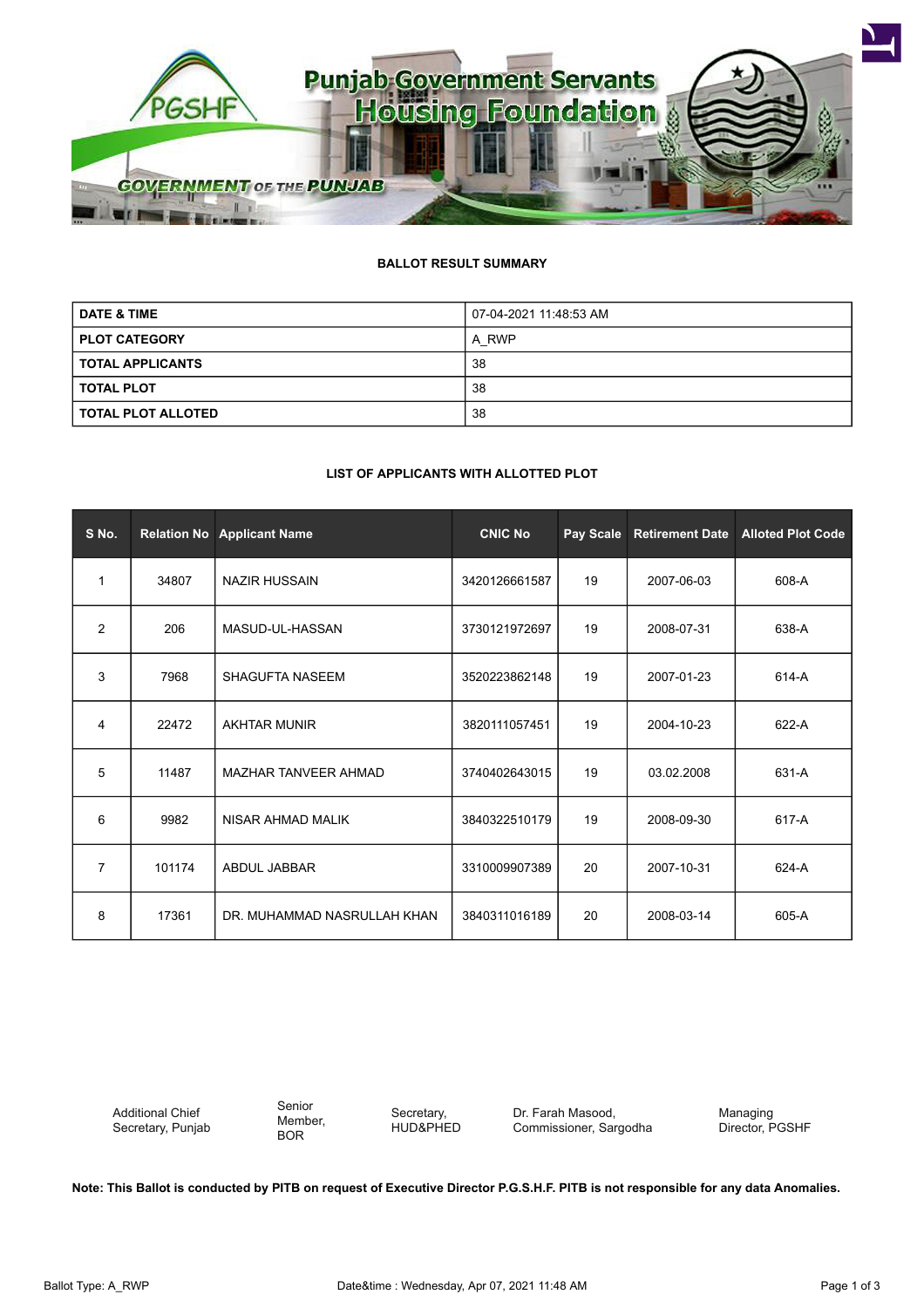## **LIST OF APPLICANTS WITH ALLOTTED PLOT**

| S No. | <b>Relation No</b> | <b>Applicant Name</b>       | <b>CNIC No</b> | Pay Scale | <b>Retirement Date</b> | <b>Alloted Plot Code</b> |
|-------|--------------------|-----------------------------|----------------|-----------|------------------------|--------------------------|
| 9     | 29659              | <b>GHAZANFAR ALI SHEIKH</b> | 3520224589813  | 20        | 2008-03-31             | 635-A                    |
| 10    | 4662               | <b>KHALID LATIF</b>         | 3520112654573  | 20        | 2008-07-09             | 621-A                    |
| 11    | 340                | DR. KHALIDA IMTIAZ          | 3520227754226  | 19        | 2006-08-02             | 613-A                    |
| 12    | 12574              | <b>LUBNA TANVEER</b>        | 3520228574140  | 19        | 2008-09-03             | 604-A                    |
| 13    | 7400               | ZAHRA MAJID                 | 3520226917944  | 19        | 2005-01-03             | 618-A                    |
| 14    | 2356               | KHAWAJA GHULAM MOHAMMAD     | 3520015263611  | 20        | 2008-04-02             | 639-A                    |
| 15    | 2053               | <b>QURATULAIN HAQ</b>       | 3520114403816  | 19        | 2007-06-14             | 627-A                    |
| 16    | 15020              | MUSHTAQ AHMAD               | 3520263820533  | 19        | 2007-03-26             | 632-A                    |
| 17    | 5161               | DR. ALMAS BEGUM             | 3520275960152  | 19        | 2008-10-22             | 623-A                    |
| 18    | 17207              | MUHAMMAD SHAFIQUE           | 3840321320943  | 20        | 2007-02-19             | 630-A                    |
| 19    | 30161              | DR FARZANA MIR              | 3520224595736  | 19        | 2008-08-28             | 625-A                    |
| 20    | 15918              | <b>NUDRAT HABIB</b>         | 3520015014098  | 19        | 20.04.2007             | 615-A                    |
| 21    | 21508              | <b>NASIM JAVED</b>          | 3740570893376  | 19        | 2006-06-19             | 629-A                    |
| 22    | 6271               | FARKHANDA MUKHTAR           | 6110118244540  | 19        | 2008-12-25             | 634-A                    |
| 23    | 37121              | ZAKIR ALI RANA              | 3840103707033  | 19        | 2006-09-12             | 603-A                    |

Additional Chief Secretary, Punjab

Senior Member, BOR

Secretary, HUD&PHED

Dr. Farah Masood, Commissioner, Sargodha Managing Director, PGSHF

**Note: This Ballot is conducted by PITB on request of Executive Director P.G.S.H.F. PITB is not responsible for any data Anomalies.**